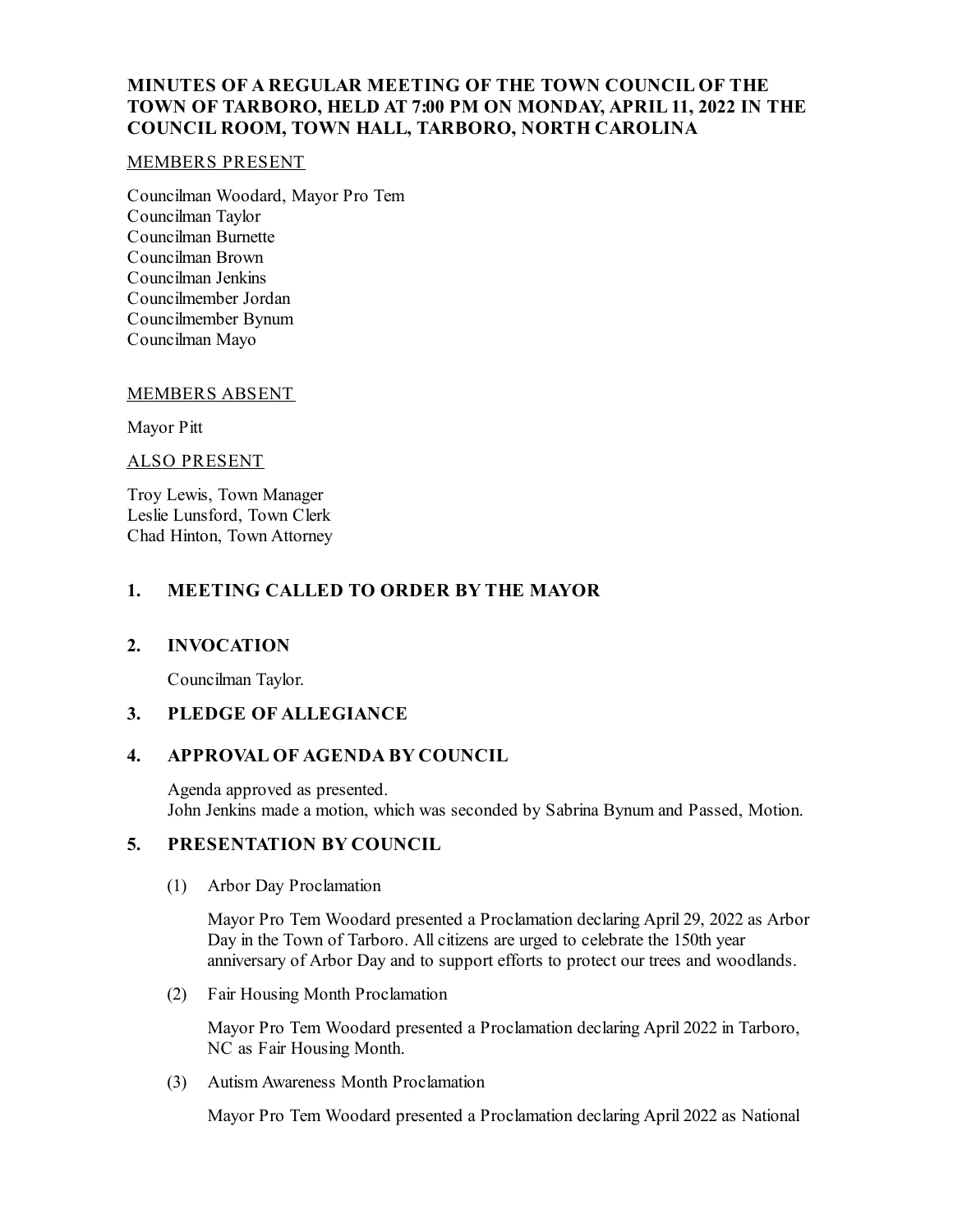Autism Awareness Month in the Town of Tarboro and urged all residents to better understand the subject of autism spectrum disorders.

(4) National Day of Prayer Proclamation

Mayor Pro Tem Woodard presented a Proclamation declaring May 5, 2022 as a Day of Prayer throughout the Town of Tarboro.

#### **6. REQUESTS AND PETITIONS OF CITIZENS**

Bobby Gaston, 1012 E Saint John Street - expressed concerns with flooding in East Tarboro. He requested an update from the Army Core of Engineers. Troy Lewis had no update at the time. Mr. Gaston also expressed concerns about trespassing issues at abandoned houses in his neighborhood.

### **7. REPORTS OF BOARDS AND COMMISSIONS**

(1) The Planning Director will present the Planning Board Report.

Catherine Grimm, Planning Director, presented the Planning Board and Zoning Commission report. Council called for a public hearing at the May 2022 meeting to consider Zoning Map Amendment #22-01 - GR-3 to RD-C1 and UDO Text Amendment #22-01. Leo Taylor made a motion, which was seconded by Deborah Jordan and Passed,

Motion.

### **8. TOWN MANAGERS RECOMMENDATIONS**

#### **Consent Items**

Consent Items approved as presented. Tate Mayo made a motion, which was seconded by Sabrina Bynum and Passed, Motion.

- (1) Approve minutes of the March 14, 2022 regular meeting.
- (2) 2021 Tax Levy Adjustment
- (3) 2020 Tax Levy Adjustment
- (4) Budget Transfers
- (5) Tax Collector's Report

#### **Action Items**

#### **(6) Budget Amendment - ESFRLP-19**

Councilapproved and adopted the ESFRLP-19 budget amendment. John Jenkins made a motion, which was seconded by Tate Mayo and Passed, Motion.

### **(7) ESFRLP-19 Contract for Services**

Council voted to accept the bid from Evans Custom Builders for Cases 25, 26; and Strickland Construction for Cases 19, 22; and CMB Construction for Cases 28, 31.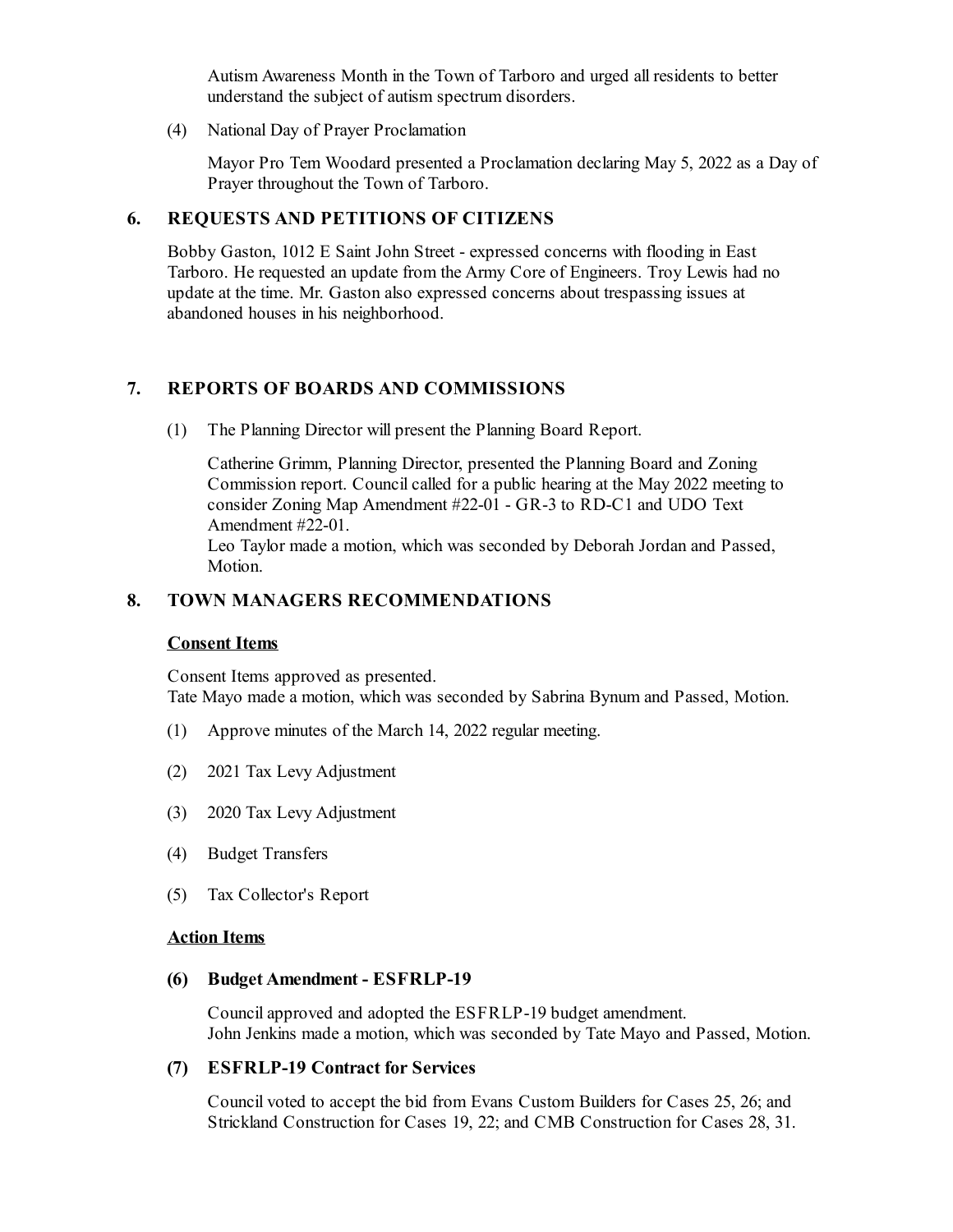Councilalso authorized the Town Manager and Finance Director to execute any necessary agreements.

Leo Taylor made a motion, which was seconded by Deborah Jordan and Passed, Motion.

### **(8) Award Contract - Auditing Services**

Councilawarded the audit contract for the fiscal year 2021-2022 to Joyce and Company, CPAs at the proposal cost of \$35,000, with the understanding that contracts for future years may be subject to negotiation and require future Councilapproval. John Jenkins made a motion, which was seconded by Leo Taylor and Passed, Motion.

## **(9) Conterra Networks Right-of-Way Encroachment Agreements**

Councilauthorized execution of the Right-of-Way Encroachment Agreements to install fiber optic cable within the Town rights-of-way. John Jenkins made a motion, which was seconded by Leo Taylor and Passed,

Motion.

### **(10) Appointment for April - Planning Board & Zoning Commission**

Councilappointed Brice Thomas Knight to fill the vacancy on the Planning Board and Zoning Commission to represent Ward 7 at the April Council meeting. John Jenkins made a motion, which was seconded by Clarence Brown and Passed, Motion.

### **9. OTHER REPORTS**

Memo Number 22-25 - Rural Transformation Grant

Councilauthorized staff to make application to the NC Department of Commerce for Rural Transformation funds to improve Riverfront Park and access to the same from Main Street.

Deborah Jordan made a motion, which was seconded by Clarence Brown and Passed, Motion.

A. Town Manager

None.

B. Town Attorney

None.

C. Council Members

Councilman Woodard - none.

Councilman Taylor - requested an update on InfinityLink progress. Troy Lewis, Town Manager, stated that they were hoping to start running fiber connections soon.

Councilman Mayo - none.

Councilmember Jordan - reminded Council of the Map Our Future meeting on Thursday, April 14, 2022 at 6:00pm at Town Hall.